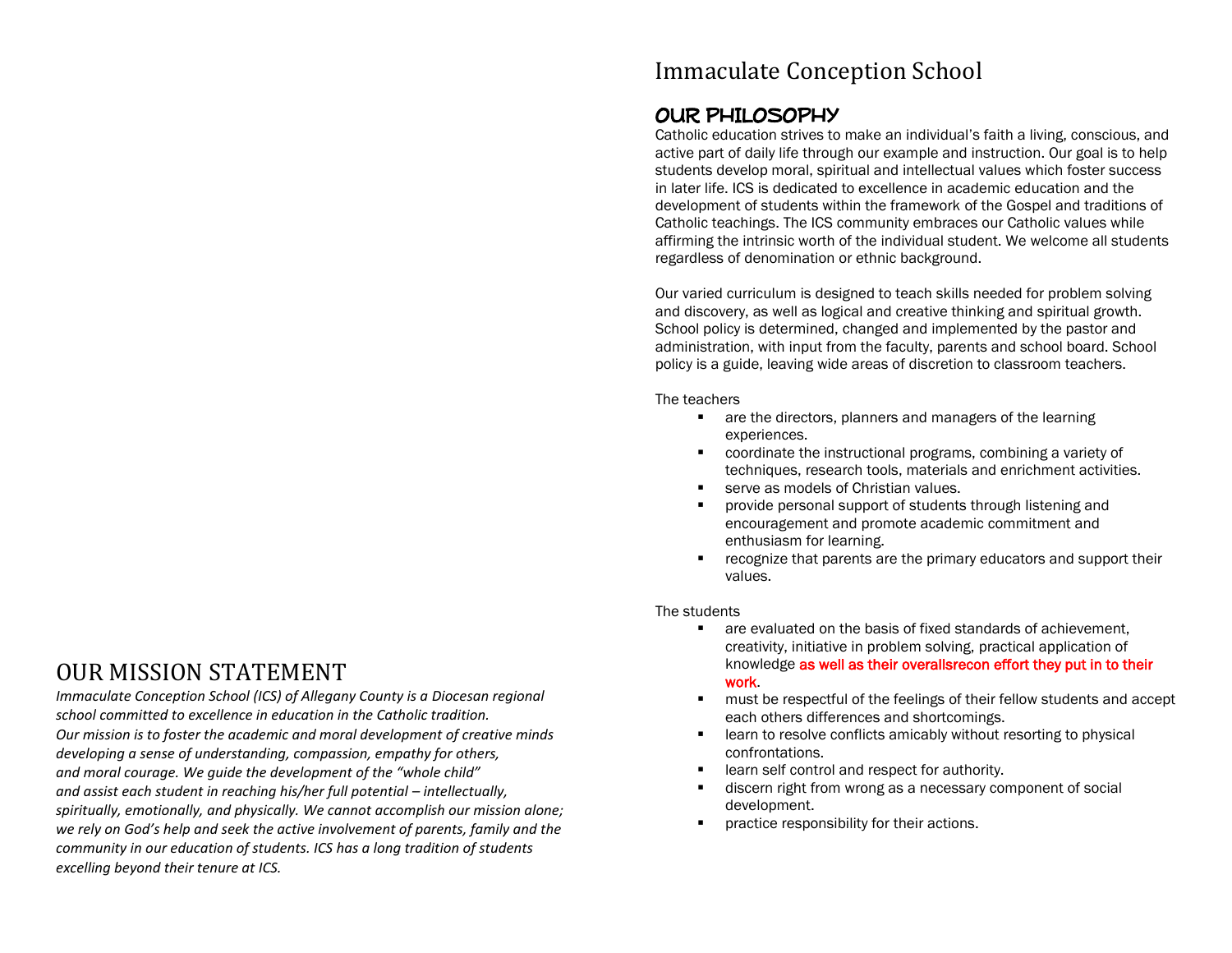Physical development is equally as important as academic and social development. This is provided by the physical education classes, the health curriculum and extracurricular sports activities.

## **ADMISSIONS**

The age of each entering child must be verified by a birth certificate and the child's immunization records must be up to date. Before any child is admitted to ICS, he or she must be immunized against, mumps, poliomyelitis, German and regular measles, chickenpox, diphtheria and tetanus. Parents are also asked to submit a copy of a Baptismal record, if available, to complete the registration.

- Pre-K3 school students must be 3 years old by Dec. 1st.
- Pre-K4 students must be 4 years old by Dec.  $1^{st}$ .
- Kindergarten students must be 5 years old by Dec.  $1^{st}$ .

## TRANSFER STUDENTS

Transfer students need to submit a release of records consent form. Records will be reviewed prior to acceptance. Students will be placed in the grade level equivalent. Immaculate Conception School has the right to deny admission if it is determined that ICS cannot mee the needs of the child. Students who are admitted will be sujbect to a probationary period of 30 days.



# RELIGIOUS EDUCATION

Religion is taught using the guidelines set up by the Department of Catholic Education. Only religion books provided by the Diocese are used. Religion is taught daily, and all students (including our non-Catholic students) are required to take religion. The curriculum is enhanced with school prayer, liturgies, paraliturgical celebrations and other faith based activities.

## **CURRICULUM**

Curriculum is set in accordance with New York State Education Policies as well as guidelines from the Buffalo Diocesan Department of Education and the Inter-Diocesan Curriculum Committee of New York State. We are adapting to the Common Core State Standards (CCSS) providing explicit instruction in phonemic awareness, phonics, fluency, vocabulary, and comprehension to ensure that all students are reading well by the end of Grade 3. Parents are encouraged to read to their children and allow their children to read to them on a daily basis.

## TESTING

Class tests and unit tests are prepared and administered by teachers in accordance with guidelines established by the Buffalo Diocesan Department of Education. Our testing may change to keep our students current with New York State educational standards.

#### New York State Tests include

- Math Grades 4 & 8
- Science Grades 4 & 8
- English Language Arts Grades 4 & 8

## **VISITORS**

Anyone who is not employed by ICS is considered a visitor. Upon entering the building all visitors, including parents, are to report directly to the office. This also includes parents who are picking up children or bringing treats. At no time is any parent to go to a classroom without first reporting to the office.

## WITHDRAWALS

An application for withdrawal should be completed by the parents of any students who are withdrawing in the middle of a semester. Teachers and staff will summarize the student's progress and prepare the student's file for forwarding to their next school of enrollment. Please note: No school reports are forwarded until all school financial obligations have been met. Parents must also sign the release of information form in the office so records may be sent to the new school district.

## NOTES: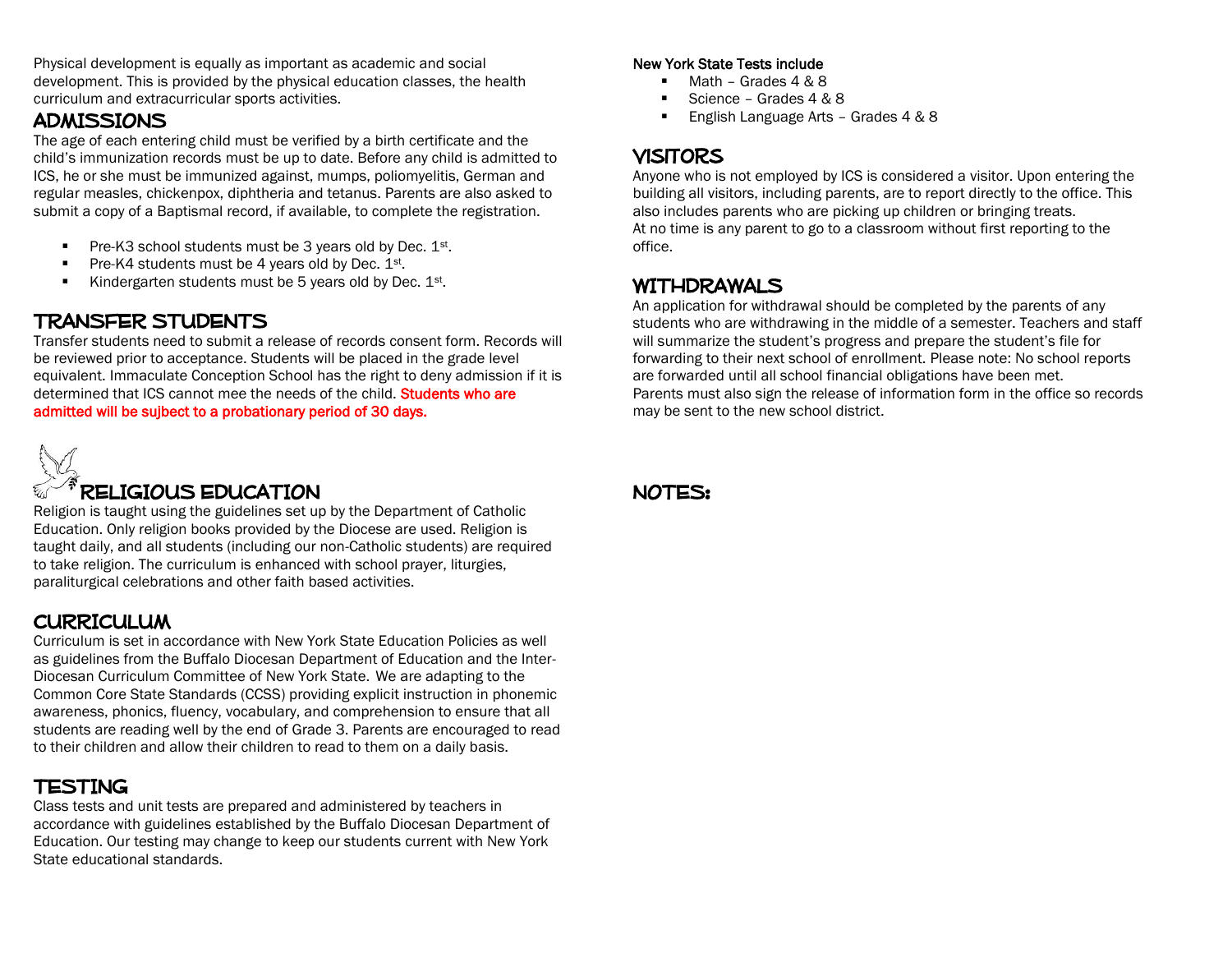bikes by requiring them to be properly parked and locked in the school bike rack. Students who ride a bike to school must wait until the parking lot is empty to depart for the day at dismissal. Helmets are to be worn as it is state law.

## TUITION GRANTS

ICS offers the following opportunities for tuition grants:

- TUITION ANGELS The Tuition Angels scholarship is for families in need of financial assistance with children in K-8th grade. This is what we refer to as our local scholarship because it is funded through church collection, in memorials, general gifts, etc. Applications are in the business office and in the spring registration packet.
- BISON FUND The Bison Fund is a scholarship offered by the Diocese of Buffalo to families that show financial need. Applications are available late winter/early spring.
- KELLEY COOPER SCHOLARSHIP FUND This is in memory of Kelley Cooper, a former student and teacher at ICS. It is offered to 6<sup>th</sup>, 7<sup>th</sup> and 8<sup>th</sup> graders. An essay and letters of recommendation are part of the qualification process. Applications are sent out in the spring, as well.

## Before/after school care

ICS offers before school care for our preschool students whose parents need to drop off their children before the 9AM start. After School Care is offered to our students. This program begins immediately following dismissal. The fee is \$4.00 per child, per hour for the first child in the family and \$1.00 per hour for each additional child in the family.

After homework (homework time is offered but this is not a homework help for students) is completed the children are offered gym play, videos, story time, game time, and, weather permitting, outside play.

Parents are billed once a month (15<sup>th</sup>). Payment is due upon the receipt of bill. Attendance in the program will be denied if your account is in arrears. Charges will be calculated on the  $\frac{1}{4}$  hour increments. A late fee of \$25.00 will apply to past due accounts.



Bicycles may be ridden directly to and from school ONLY. The school assumes no responsibility for bicycles. However, provisions have been made to safeguard

#### Additional tests

- Dynamic Indicators of Basic Early Literacy Skills (D.I.B.E.L.S.) Grades K-3
- Spanish Proficiency Grade 8
- I lowa Tests of Basic Skills (I.T.B.S.)
- Teacher produced tests



Report cards are issued following the completion of each 10 week grading period. Please carefully review your child's progress and contact the school if you have questions. The standard for passing a course, as set by the diocese, is 70%.

#### Honor Roll Policy (Grades 3-8 only)

- First Honors: Grade Point Average of 94.5 to 100
- Second Honors: GPA of 89.5 to 94.4
- Merit Roll: GPA of 84.5 to 89.4

Promotions and retentions are based on an evaluation of academic, physical, social, and emotional growth. The primary reasons for considering retention are:

- **EXECUTE:** insufficient understanding of the grade level curriculum
- **EXECUTE:** indifference or lack of effort on the part of a capable student
- **•** physical or social immaturity
- **Figure 1** frequent or long absences

Retention is usually considered a more positive alternative during the first and second grades. Parents can assume their child will be promoted unless the alternative of retention has been discussed during the school year.

Conferences are a means of communication. The school shares with parents the responsibility of education. Parent-teacher conferences form an important link in the home and school relationship. Each student has one individual conference after the first marking period. At this time, the report card is handed to the parent. Better understanding will result through personal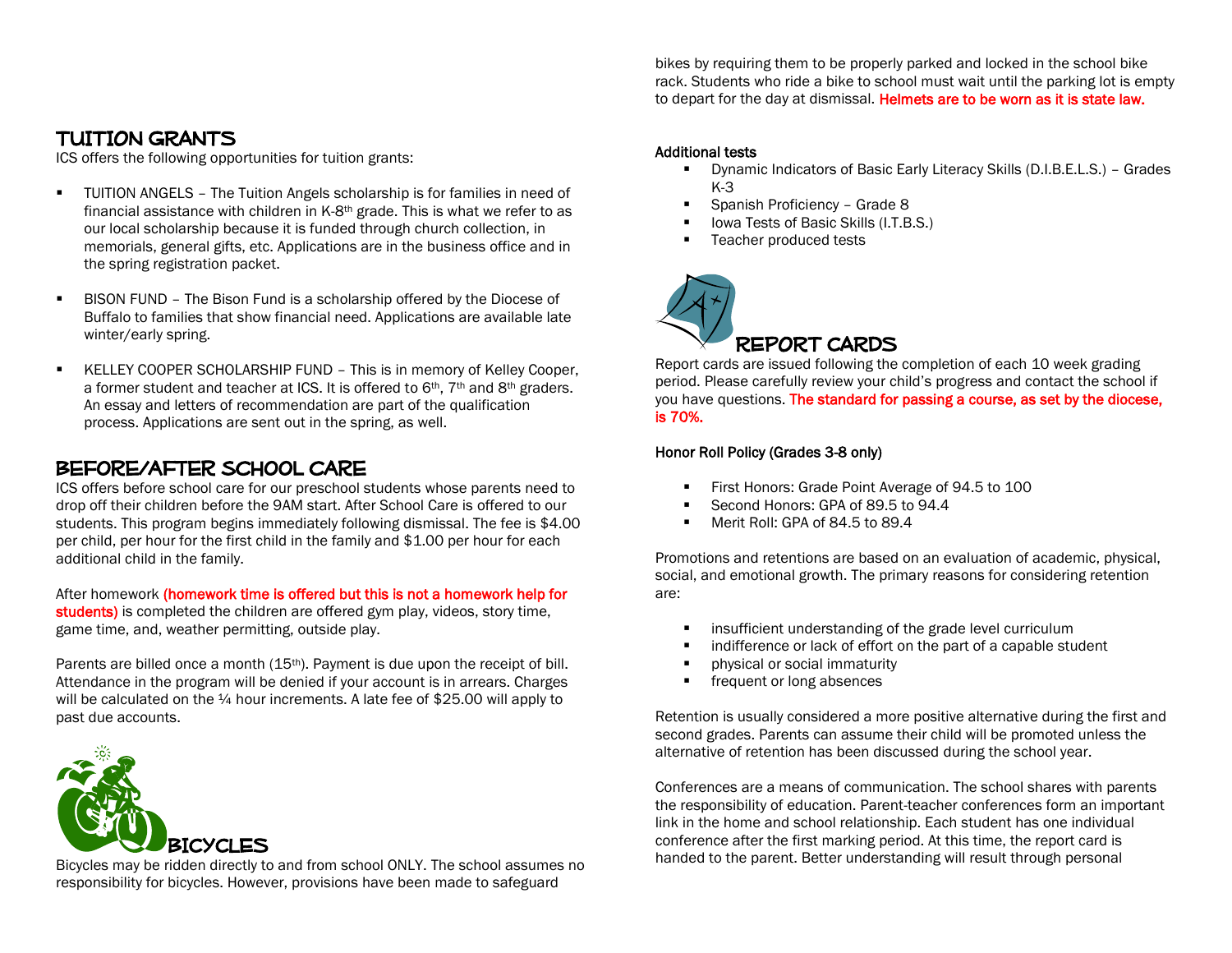contacts. We avoid any discussion of a child's academic or behavioral problems over the phone.

ICS will withhold records (report cards, transfer records, etc.) when tuition is owed to the school. This policy is upheld through New York State Supreme Court Ruling, 8/5/80, The Matter of Application of James H. Spas 431 NYS 2<sup>nd</sup> 638.

## **HOMEWORK**

It is our policy to give homework according to the age of the child and difficulty of the subject. Some grades and subjects require more study than others. If you have questions about the amount or kind of homework your child is doing, contact the child's teacher. Usually no homework is assigned over weekends or on the eve of holidays. If your child is absent from school, you may call the office and a homework packet will be made up and available at dismissal time.

Parents can be very supportive in this area by:

- **setting a time for homework.**
- **PEDIMEDIATE:** providing a place that is quiet and free of distraction.
- prohibiting TV, phone calls, etc. during study time.
- taking time to look over the completed assignment and comparing it to directions.
- showing an interest in the neatness and completeness of the work the child does.

Remember, homework brings your child into direct contact with the subject matter presented in class. The Department of Catholic Education of the Diocese of Buffalo suggests the following time allotments for homework each evening; this is a guide and subject to change when a teacher deems it necessary:

| Grades K, $1 & 2$ | No specific homework allotment |
|-------------------|--------------------------------|
| Grades $3 & 4$    | 30 minutes                     |
| Grades 5 & 6      | 45 minutes                     |
| Grades 7          | 1 hour                         |
| Grade 8           | 1 to 1 $\frac{1}{2}$ hours     |

## Study skills

A parent can help his/her child become aware of skills and techniques which make learning easier and more enjoyable. The following are student guidelines for achieving good study habits:

- **Come to class prepared with pencil, paper and other necessary** materials.
- Be an active participant in class. Listen well and take part.
- Ask questions to clarify problems.
- **Plan your day and schedule time for homework.**
- **Strive to do the very best work possible. Just "getting by" is not a** worthwhile goal.

# ACADEMIC INTERVENTION SERVICES

Academic Intervention Services (AIS) are for students who do not meet the testing standards or do not perform well academically. Teachers offer afterschool tutoring for grades 3-8. Students in grades K-2 may receive AIS tutoring and/or after school.

## **ACADEMIC INTEGRITY** Plagiarism & Cheating

- a. Plagiarism definition: The act of passing off as one's own the ideas, words, images or writings of another. (TEXT refers to ideas, words, images, writings, etc.)
- b. Cheating definition: a student's attempt to get academic credit in a way that is dishonest, disrespectful, irresponsible, untrustworthy or unfair. Cheating misrepresents a student's knowledge and abilities.
- c. Acts of plagiarism and cheating include but are not limited to the following (without proper acknowledgement or proper citation):
	- a. Copying and pasting text from online media or website.
	- b. Copying text from any printed material (books, magazines, newspapers, etc.)
	- c. Rewording or altering text and claiming it as your own.
	- d. Using photo, video, or audio without permission or acknowledgement.
	- e. Using the work or collaborating with another student, a family member, or any outside party without teacher permission [DO NOT share any of your work with another student unless you have explicit permission from the teacher.]
	- f. Purchasing or obtaining pre-written work from any individual or commercial source.
	- g. Obtaining a translation from any individual or commercial source, including online translation services.
	- h. Using an essay that was written for another class/purpose without both teachers' permission.
	- i. Enabling another student to commit any of the above acts.
	- j. Stealing a school assessment\*
	- k. Possessing and/or distributing a school assessment \*
- d. Guidelines for maintaining
	- a. The faculty will:
		- i. Instruct students in the definition of plagiarism and methods of properly citing sources.
		- ii. Use age appropriate bibliographic methodology.
		- iii. Monitor incremental progress of the completion of projects when appropriate.
	- b. Students will:
		- i. Demonstrate an understanding of academic integrity by not plagiarizing or cheating.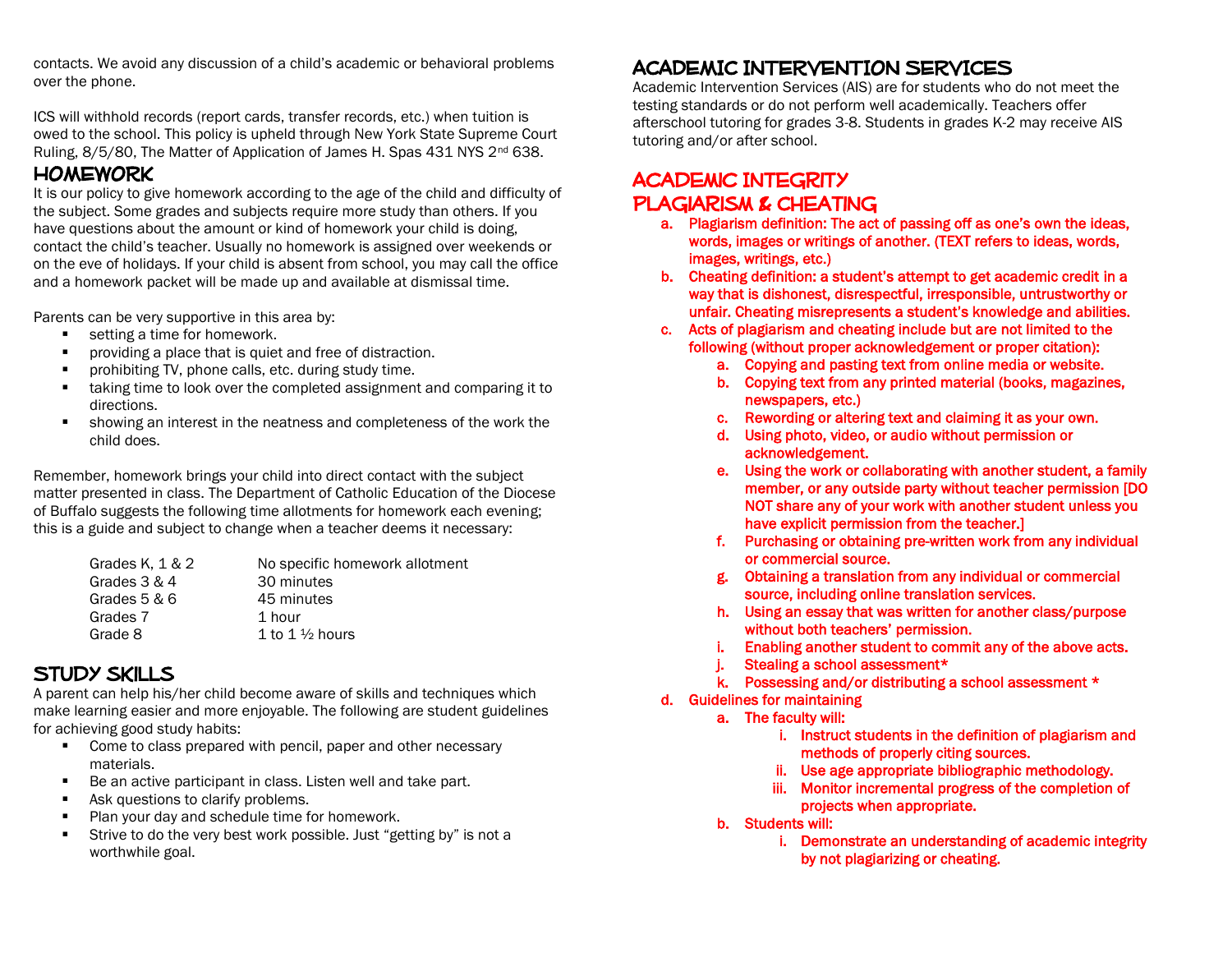- ii. Properly cite sources and use appropriate bibliographic methodology.
- iii. Provide further clarification of the submitted assignment upon request.
- iv. Provide all original sources for the assignment upon request.
- Students in violation of j and k will be given an automatic out of school suspension.

### FAILURE TO MAINTAIN ACADEMIC INTEGRITY

Failure to comply with this policy will result in the following disciplinary actions, which may include, but are not limited to:

- A mandatory conference with the student that may include parents, teachers, and/or school administration.
- Requiring the student to rewrite the assignment.
- A failing grade for the assignment.
- Loss of participation in activities.

Disciplinary action will be determined based on the severity of the infraction. Repeat violators of this policy will be dealt with more severely.

## Birthday treats

Parents should contact classroom teacher to see if sending in a birthday treat is permitted. There are children in our school who have allergies and all precautions must be taken to ensure their safety. Until further notice, we can only allow store bought individually wrapped treats. Please also supply cups/plates/napkins/etc.

## PRIVATE PARTIES

Children will not be allowed to hand out party invitations or valentines to select children in the classroom (boys only, girls only, special friends, etc.). They are permitted to hand these out only if they are addressed to all children in the class. This will avoid hurt feelings and encourages being considerate to others.

## SUBSTITUTE TEACHERS

Every student will periodically be taught by a substitute teacher. The most common reason for using substitute teachers occurs when the regular teacher is ill. However, substitutes are also used when regular teachers are on leave for personal business, professional training, or family emergency. Students are expected to be extra courteous to substitute teachers. Any misconduct in the classroom will be dealt with immediately.



The office telephone is a business phone and is not to be used by students, except in an emergency. Students are not allowed to use the phone to make personal arrangements such as asking permission to go to another child's home after school.

Cell Phones: Cell phones should be turned off and kept in the student's locker during school hours.

## TUITION

ICS is financed through tuition (60%), diocesan subsidy (25%) and fundraising (15%). Tuition fee amounts are set in the early spring by the ICS School Board and the Canonical Administrator.

Tuition is due the 15th of the month with late fees applied after the 30th of the month. If you are having trouble making your payments please contact the business office.

## CHILD ABUSE

Teachers are, by law, "mandated reporters" when there is a suspicion of child abuse/neglect: physical, sexual and/or emotional. (Social Services Law, Section 413). As Catholic School Personnel who believe in the dignity of all persons, we take this responsibility very seriously. The primary purpose of a report is to investigate the possibility of abuse; and to offer family services to assist with more compassionate ways for family members to treat children.

### **LIBRARY**

Library periods are held for all grades. They are held for the purpose of library instruction as well as for the enjoyment of the materials and books. Students are allowed to use the library during library hours with the permission of the classroom teacher. They may use the library to read, check books out, return books, complete reference work or work on special projects. Each student may check out one book for a period of up to two weeks. Students must pay for any lost or damaged book.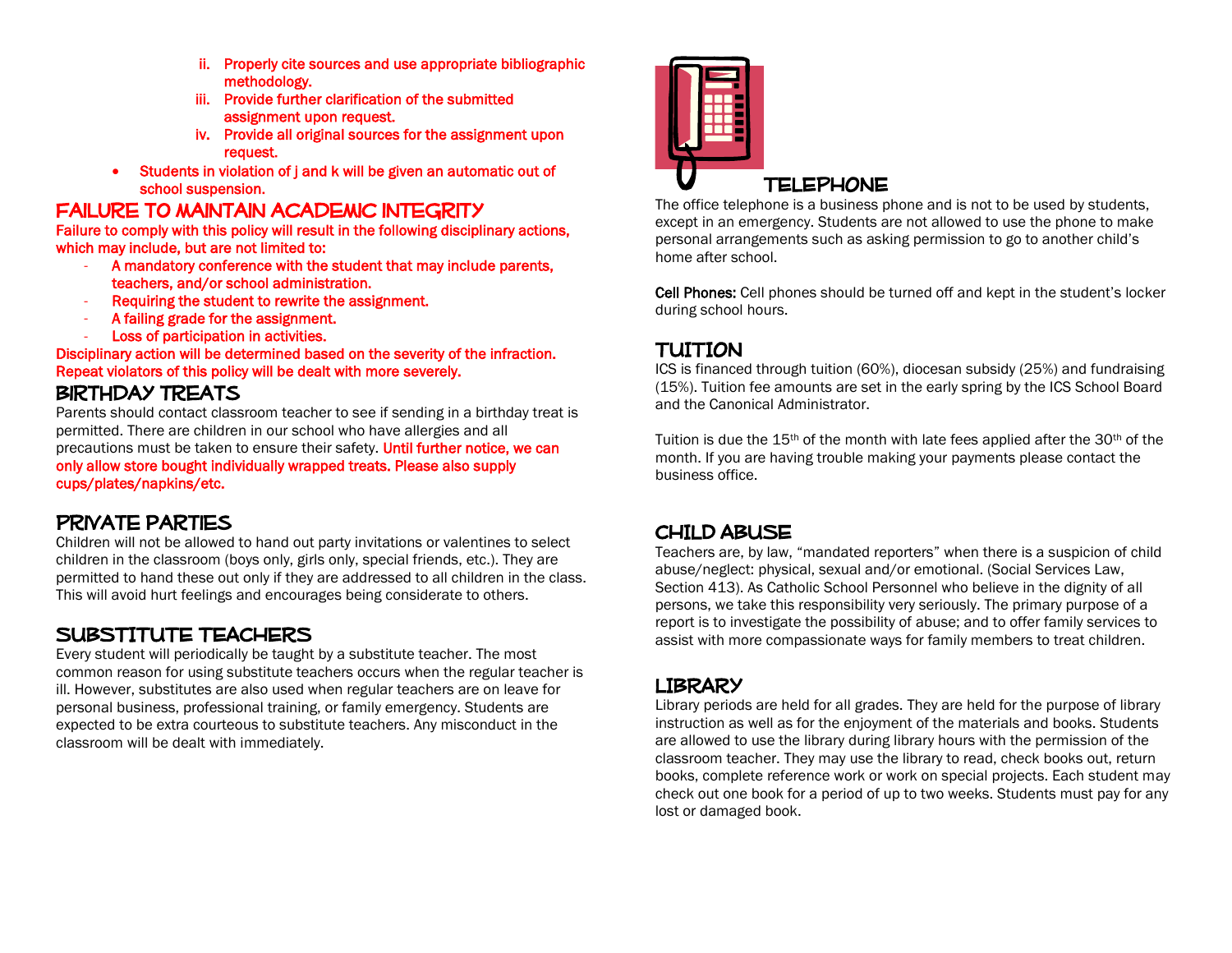

Immaculate Conception offers a hot lunch program currently at no cost to any student.

Free and Reduced Lunches: These privileges are available to families who qualify. Appropriate forms are given out and returned to school early in the year. These forms are to be filled out according to state guidelines. The program is designed to insure good nutrition for all students. We ask that all who are eligible participate as this brings positive benefits to our own cafeteria.

### SPECIAL DIETARY NEEDS

The cafeteria will make every effort to help any student with a special dietary need or food allergy. These needs must be submitted to the office in writing and a copy sent to the kitchen manager at the start of each school year, or as the needs occur or change.



Each teacher will furnish his/her students with an exact list of supplies needed for the class. We will get the list to the students in June, for the coming school year, as it is easier to obtain the supplies over the summer.

## SCHOOL RULES

- 1. Students are to demonstrate respect for ALL persons in authority.
- 2. Safety rules and regulations are to be observed at all times.
- 3. Students may not leave the school grounds at any time during the school day without written permission from the parent/guardian. Students are to be signed out in the office before leaving and must be signed in when they return.
- 4. Students are to be in assigned areas during assembly.
- 5. Students are responsible for the protection and preservation of school property.
- 6. Students are not allowed in any classroom or assembly area at any time without supervision.
- 7. Gum chewing is not permitted anywhere on the school premises.
- 8. Fighting, "play fighting" and playing rough are prohibited. The students involved will be subject to strict disciplinary measures.
- 9. Students will use only acceptable language; no profanity or obscenity in word or action or possession of obscene materials will be tolerated. This also includes comments that are considered sexual in nature.
- 10. Cell phones, tablets, wearable smart devices that are connected to a phone, etc. are to stay in lockers.
- 11. All students, regardless of grade, are to assist in keeping the grounds and facilities free of papers and other debris.
- 12. Drinking fountains and lavatories are to be used with safety, cleanliness, and health in mind.
- 13. Students are to be honest and courteous.
- 14. Students are never to leave a classroom without permission.
- 15. Throwing of objects such as stones, snowballs, paper wads, food, etc. is prohibited.
- 16. Writing and/or defacing of school walls, furniture, books, or other school property is prohibited and will be cause for strict disciplinary measures.
- 17. Cafeteria rules are to be strictly observed.
- 18. Prayers all are expected to stand for prayers and the Pledge of Allegiance.
- 19. Students are to observe the ICS Dress Code.

## SCHOOL DISCIPLINE

At ICS, the approach to discipline is based on respect, firmness, kindness, and consistency. We depend on the support and backing of parents for an effective discipline program.

Well-ordered classes which create an atmosphere conducive to learning will aid an effective school program. Good discipline aids in the development of students who respect themselves, other persons, and duly constituted authority.

Disrespectful behavior will not be tolerated. We are here to help students behave their way to success.

## **DETENTION**

Students may be assigned a lunch detention, should it be necessary, by any staff member at ICS.

After school detention will be held on Monday, Tuesday, Wednesday, and Thursday from 2:15 to 3:00. Parents will be notified so transportation arrangements can be made.

## CONDUCT AND COURTESY

The children must do their part to help maintain a happy, healthy, Christian atmosphere in the school. They are expected to be cooperative and courteous at all times. These expectations apply to all school-related activities, including the cafeteria and all school extracurricular events. Behavior such as excessive talking in class, discourteousness or disrespect of staff and/or students, use of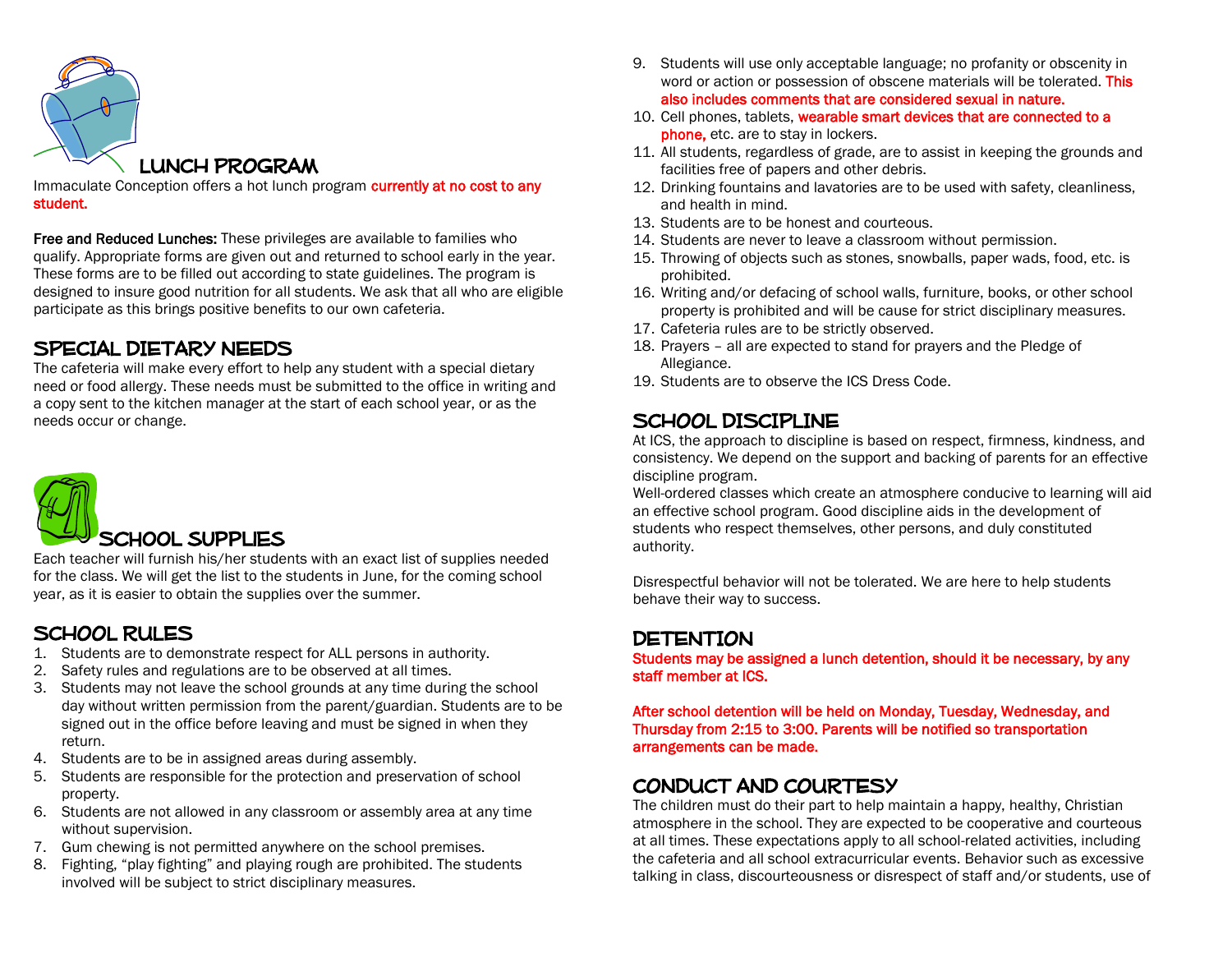improper language and general lack of cooperation are not acceptable. Occasional offenses will be handled on an individual basis and parents will be notified of any serious infractions.

## NO TOLERANCE

Immaculate Conception School strives to promote a safe and supportive school environment where each student may flourish. We encourage children to resolve problems in a respectful manner. Bullying **IN ALL FORMS** is not tolerated. Physical Bullying will result in out of school suspension and possible expulsion from ICS. Verbal or Emotional will be dealt with in a progressive manner by administration.

## SCHOOL HOURS

- Pre-K3 Tuesday & Thursday Class 8 to 11:30AM
- Pre-K4 Monday-Friday (five full days) 8 to 2PM Mon/Wed/Fri (three full days) 8 to 2PM Monday-Friday (five half days) 8 to 11:30AM
- Kindergarten through 8<sup>th</sup> grade 7:55 to 2:15PM

Prayers begin at 8:00AM and all students are expected in their homerooms for said prayers. Students should not arrive at school before 7:30AM. However, if a problem arises, and you have to drop student(s) off early, please call the office to be sure there is an adult there.

## Forgotten materials

We ask that students not return to school after 2:45PM because they forgot a book or other homework assignments. After this time, teachers are gone and classrooms are locked. For safety reasons, children will not be allowed in the empty building. The parent may write a note and the homework will be made up.

### VALUABLES

Common sense and consideration is the best guide in determining whether or not to bring personal possessions to school. In general, students should not bring toys or unusual items to school unless they are intended for a specific purpose in the classroom and then only with the permission of the teacher. Animals are not permitted in school without permission from the main office and class teacher.

The school administrators and staff cannot be responsible for valuables which students bring to school. It is recommended that students leave all valuables at home (electronics) or lockers (cell phones). If special circumstances make it necessary for a student to bring substantial cash or other important possessions to school, these items can be safeguarded by registering them with and leaving them at the office. The school is not responsible for anything of value left in the lockers, locked or unlocked.

### Lost and found

All clothing found in school, regardless of its value, is placed in the lost and found box near the office. Students may claim lost items after proper identification.

## LEGAL ISSUES

#### Parent/Custodial Rights

If your child is living in a family where there is a custodial/non-custodial living situation, we need very clear communications regarding the following:

- **Who has primary custodial rights**
- Who is allowed to pick up the child
- What are the non-custodial parent's rights regarding contact with the child during school time
- When the child is with the non-custodial parent
- The Principal can set up clear lines of communication with the parent who has custody. A copy of the section of the separation or divorce papers which relates to the custody of the child should be presented to the Principal along with any special restrictions regarding who may or may not pick up the child. This is vital so that school personnel may help guard the security of your child.

At no time is any parent to go to a classroom without first reporting to the office. Upon entering the building, all visitors, including parents, are to report directly to the office.

A copy of the section of the separation/divorce papers relative to custody of the child must be on file in the principal's office. Unless there is a court ordered restriction, the following information will be available to the non-custodial parent:

- Copy of the child's report card
- Copy of standardized testing
- **Monthly calendar/newsletter**
- Notification of annual parent/teacher conferences

If your child needs to take medicine in school it will be given by school personnel. We have appropriate forms for you to fill out. Please request them at the main office. At no time may we alter the student's medicine dosage at a parent's request without authorization from a doctor.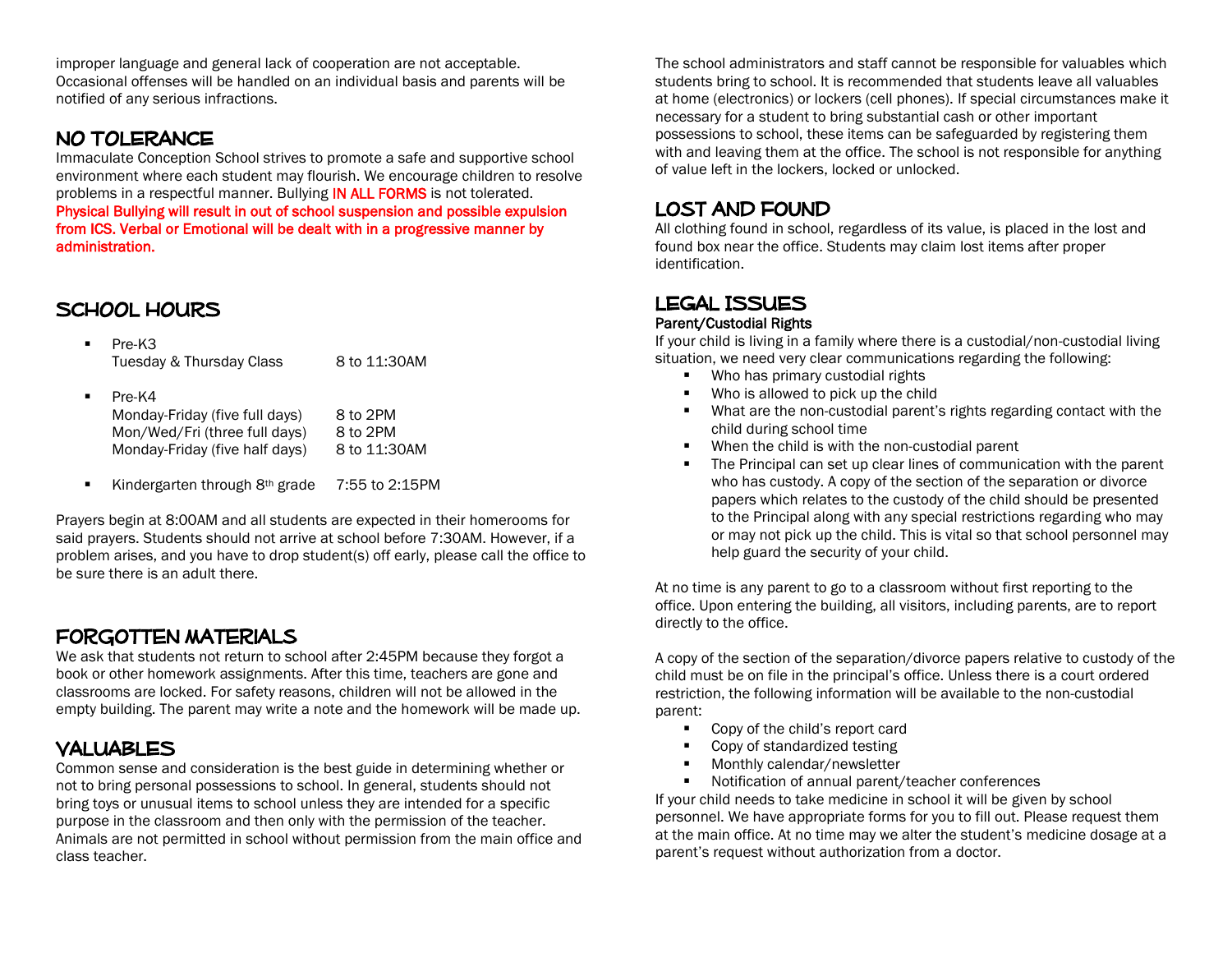The above is granted by the Family Privacy Act, more commonly known as the Buckley Amendment.

All medication, prescription and non-prescription, must be brought to school and delivered to the office by an adult.

#### Prescription Medications:

- Medication must carry a prescription label with the child's name, drug identity, dosage instructions, doctor's name and prescription date.
- **Medications must be in the original container.**
- **Prescription must be current.**
- **Refrigeration is available.**

#### Non-Prescription Medications:

- A form obtained in the office, signed and dated by the parent, and doctor, indicating child's name, medication name, dosage instructions, specific dosage times, and other necessary instructions, will accompany the medication.
- **Medication must be in the original container (Tylenol bottle, cough** medicine bottle, etc.).
- Medications must be clearly identified as to the name, type, and dosage instructions.
- Cough drops are considered to be non-prescription medication and must have a doctor's note to be administered.



## Illness or injury during school

In case of emergency, each student is required to have on file at the school office the following information:

- **Parent(s) or guardian(s) names**
- Complete and up to date address
- $\blacksquare$  Home phone and parent(s) work phone(s) and cell phones
- **Emergency phone number of a friend or relative**
- **Physician's name and phone number**
- Medical alert information

In case of illness or injury, a child will be cared for temporarily by the school secretary or a member of the school staff. If emergency medical treatment is necessary, the parents will be contacted. Remember, an emergency telephone number where parents can be reached and the name and telephone number of the student's family doctor must be on file at the school.

For the safety of our students, the front and back doors will be locked after the Pre-K3/Pre-K4 children have entered the school in the morning. They will be reopened when the Pre-K4 students go home. Anyone wishing to enter the building can ring the bell on the back door and the office personnel will respond as quickly as possible.

#### In case of illness, the parents or authorized adult must pick up the child and sign him/her out. This applies to all children at any grade level.

As required by the fire code, all school doors will open easily.

- **•** Delivering and picking up students should be done from the church **parking lots.** The area on Maple Avenue directly in front of the school is restricted. Do not stop to discharge or pick up students in this space. *Students must use the crosswalk when dropped off on the opposite side of the street.*
- Going to a friend's or other deviations from regular dismissal: If your child is going to a friend's house or somewhere other than his or her normal after school destination, he or she must bring in a written note to the teacher or communicate directly with the office. If there is no note, the child will follow their regular dismissal.
- Cars: Every effort is made to ensure the safety of your child. Parking directly behind the school is prohibited. Parent parking is available in the church parking lots only. If you must drive around the school please use extreme caution and maintain a low speed.
- The ICS calendar coincides with the Wellsville public school calendar. As soon as we receive their calendar we will send home a copy to parents and include any additional days that ICS observes for the year.
- **Change of Address:** It is very important, for emergencies and administration, that every **parent/guardian** maintain an up-to-date address record at the school office. Notify the school immediately if you have a change of address or phone number.
- **Medical Appointments:** If a child is to be released from school for a doctor or dentist appointment, a note must be sent to the teacher stating the time the student is to be released and who will pick up the child. The child must be signed out and signed back in at the office. Parents and students are expected to make every effort to schedule appointments outside of school hours.

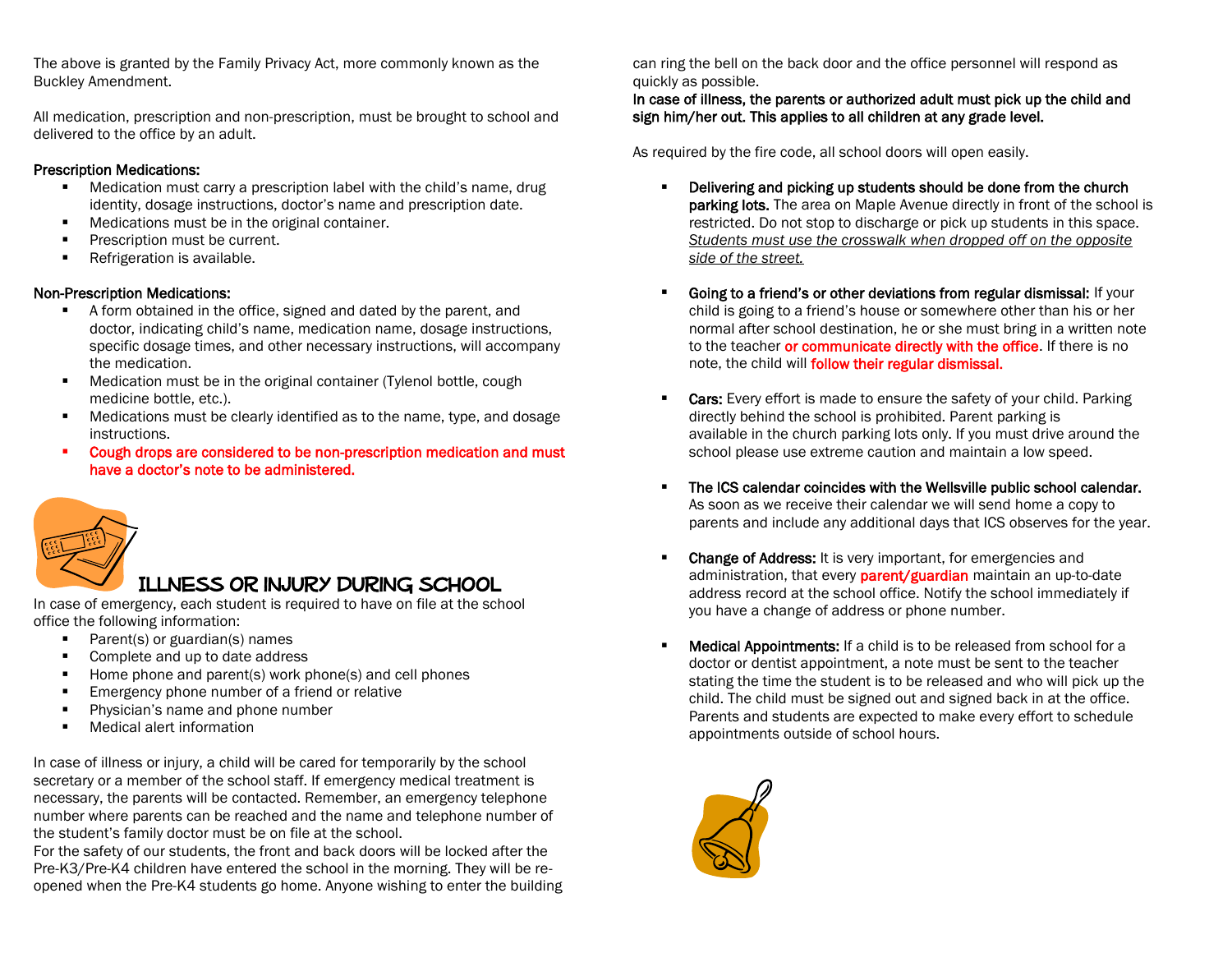

- Bus Routes and Stops are planned and established by the public schools.
- Bus Conduct & Safety Rules for All Students: Use only the bus and bus stop assigned. Orderly behavior is required at the bus stop. Remain seated, facing front, when the bus is in motion. Talk quietly and make no unnecessary noise. Do not talk to the driver unless it is necessary. Keep head and arms inside of the bus. Do not stick anything out of the window(s). Do not litter the inside of the bus or throw anything. Be quiet when the bus is crossing railroad tracks.
- Bus Transportation from Outlying Districts: ICS students from outlying districts receive bus transportation through their home school district. Parents must request bus service before April  $1<sup>st</sup>$  for the school year beginning in September.
- Bus Transportation from Wellsville: Wellsville Central School District (WCS) students attending ICS are bused by the public school. Bus routes are published in late August by the public's school district.

Infractions of the above rules will be brought to the attention of the students' parents. Continued abuse of bus privileges will result in the denial of transportation.

## **ATTENDANCE**

Regular attendance is essential to a student's success in school. Most subjects are taught in sequence, requiring the understanding of each concept in the order of its presentation. Persistent absenteeism creates genuine hardship for a student and is regarded as a very serious problem.

#### If a child is absent on any given day, please call the office before 9AM at 585-

593-5840. If your child has not arrived in school before 9AM, and the office has not heard from you, ICS personnel will begin making phone calls to attempt to locate your child. This measure has been adopted for the safety of our students. The following list of circumstances is the only recognized excuses for school absence:

- 1. Personal illness
- 2. Family illness
- 3. Death in the family
- 4. Religious holiday
- 5. Necessary attendance in court
- 6. Impassable roads due to inclement weather
- 7. Quarantine/attendance at health clinic
- 8. High school shadow days/take your child to work days

The student is required to give advance notice to the school in order to be excused for any other type of absence. All absences, legal or otherwise, require a written excuse which shall be presented to the teacher upon return to school. All excuses should contain the name of the child, date of absence, reason for absence, and signature of parent or guardian.

Trips with the family must be marked illegal absences, although they may be beneficial to the child. Taking time off from school to babysit is always illegal. Students are expected to make up all classwork, assignments and tests.

If the child develops a pattern of absenteeism, i.e. mornings, gym days, Mondays or Fridays, we are required to question parents. It is an obligation we take seriously. Please be alert to such absences. Student and parents will meet with the teacher and administration if the student falls below 85% attendance rate. If deemed necessary by the administration, a meeting will be held with the parents/legal guardian to determine an appropriate course of action.



Students may also participate in the Strings program. Weekly lessons for violin, viola, and cello are available for grades 3 through 8.

The students learn to read music, basic music theory, and participate in a large ensemble. Developing these skills enhances reading and math skills, social skills and advanced problem solving. All students participating in the strings program perform in the school orchestra.

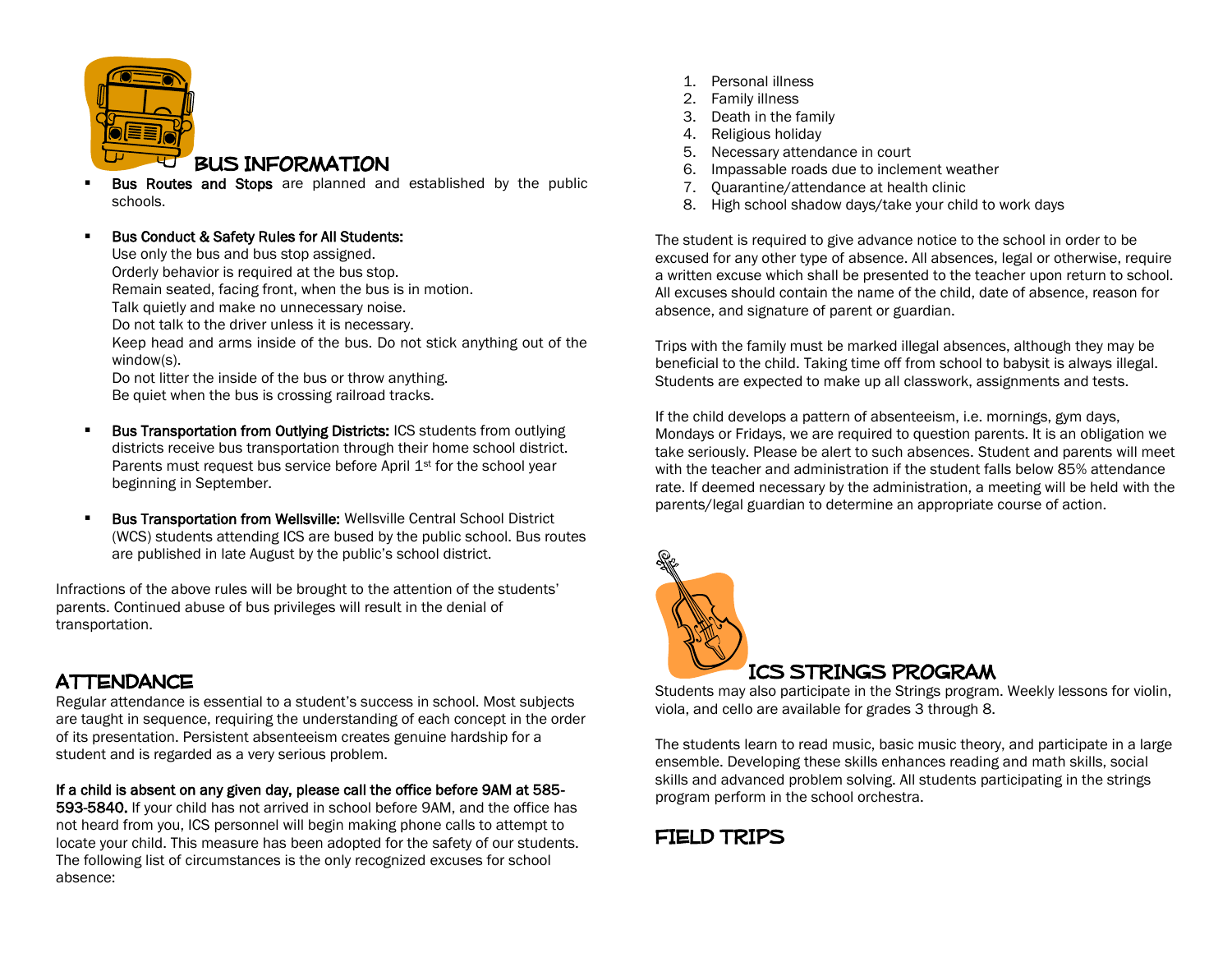To enrich our academic programs, classes are encouraged to participate in experiential programs outside the school. These programs are financed by the family.

Each class participates in field trips every school year. The classroom teacher, in cooperation with parents, is responsible for executing the arrangements for the trip. Before scheduling a field trip, arrangements are discussed with the principal.

### HEALTH CARE/MEDICATIONS

Comprehensive health services are provided through the Wellsville Central School District. The Public School Health Program offers a student physical by the school physician.

The WCS nurse tests eyes, ears, and color perception. The nurse keeps a continual record of each child, acts as a consultant to teachers on matters of health, and establishes good community relations.

## Mass days/blue & white days

Students are to wear blue and white on Fridays for mass, or on Holy Days when we will attend mass during the week. You will be notified of special Holy Days.



No child may participate in sports without having had a physical examination. The school must have written records of the physical. These records are taken care of by the Wellsville Public School District.

Our students are eligible to participate in sports at Wellsville School, as such we will follow their academic and behavioral policies for participation.

## ENRICHMENT & Extracurricular ACTIVITIEs

All teachers strive to provide enrichment activities for students who excel academically. Algebra is provided for students in 8th grade who qualify. Qualifications include excellence in math skills as shown on the ITBS exam, excellence in math performance as shown on report cards from grades 4 through 7, and teacher recommendation.

Service Club is a club in which the students participate in community projects. It is open to 6<sup>th</sup>, 7<sup>th</sup>, and 8<sup>th</sup> graders.

Odyssey of the Mind is an international educational program that provides creative problem solving opportunities for students from kindergarten through college. The students apply their creativity to solve problems that range from

building mechanical devices to presenting their own interpretation of literary classics. They then bring their solutions to competition on the local, state, and world level. Thousands of teams from throughout the US and from about 25 other countries participate in the program.

### FUNDRAISERS

ICS holds a few fundraisers every year. The largest one of these is the 500 Club. Each family is asked to sell/buy two tickets at \$100. The grand prize drawing is worth \$10,000. The proceeds from the 500 Club support our general fund to help keep tuition costs down. It is imperative that every family participates!

Our 8<sup>th</sup> graders will be involved in several fundraisers to support their 8<sup>th</sup> grade trip they will take in the spring. The first will be their Wreath Sale held in November. Secondly, they will have Santa's Workshop the first Friday of December after school. This event is geared towards our younger children. In mid-December, the 8th grade will hold the Bizarre Bazaar. This event is held during the school day and school children are asked to bring in a list of family members to shop for and a minimal amount of spending money. The 8<sup>th</sup> grade students will help younger shoppers, plus wrap gifts, as well.

As with any fundraiser at our school, your support is necessary to keep school costs down for our families. We also expect parents to volunteer to help with these fundraisers.



## **TARDINESS**

Students arriving after 8:00AM are considered tardy, unless the problem is with bus transportation. Excessive tardiness will result in a detention being issued.



## EMERGENCY DRILLS

Each year twelve fire drills, eight in the fall and four in the spring, are held to familiarize your children with the quickest and safest route out of the school building in case of fire or other emergencies.

## EMERGENCY INFORMATION

Cancellation of school takes place only during extraordinary circumstances, such as extreme weather, equipment failure, or public crisis. Every practical means is used to notify parents of impending cancellation, including radio, TV, newspapers, phone calls, and flyers.